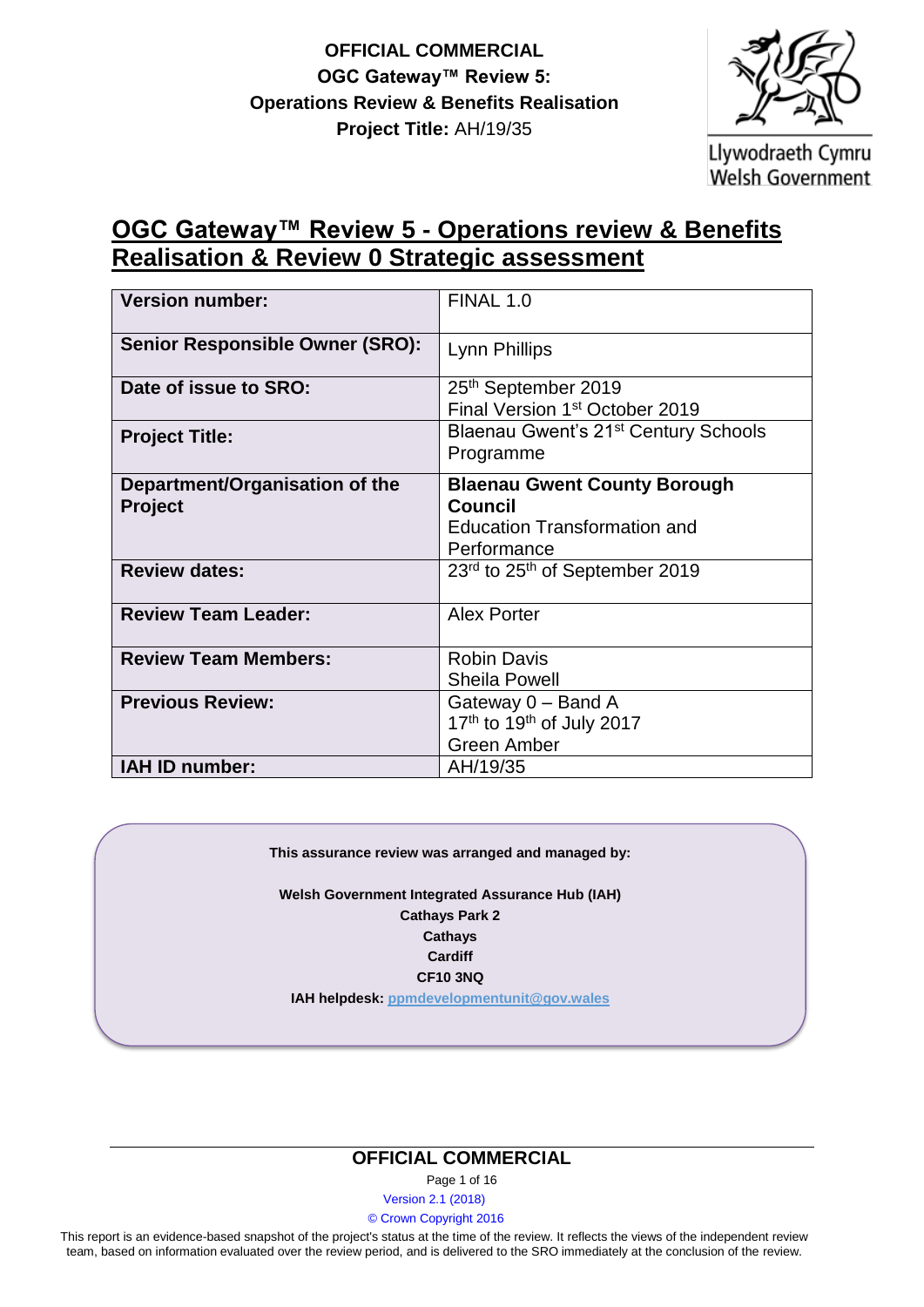

# **1.0 Delivery Confidence Assessment (DCA)**

| <b>Delivery Confidence Assessment:</b>                                                                                                                                                                                                                                                                                                                                                                                                                                                                                                                                                                                                         | For Band A - GREEN        |  |
|------------------------------------------------------------------------------------------------------------------------------------------------------------------------------------------------------------------------------------------------------------------------------------------------------------------------------------------------------------------------------------------------------------------------------------------------------------------------------------------------------------------------------------------------------------------------------------------------------------------------------------------------|---------------------------|--|
|                                                                                                                                                                                                                                                                                                                                                                                                                                                                                                                                                                                                                                                | For Band B - <b>AMBER</b> |  |
| The Review Team considers that, due to the programme construct, the Delivery<br>Confidence Assessment for the current status of Blaenau Gwent's 21 <sup>st</sup> Century<br>Programme, should be split into two separate assessments for Band A and Band B<br>respectively.                                                                                                                                                                                                                                                                                                                                                                    |                           |  |
| For Band A, based upon a Gateway 5, the Review Team considers that the Delivery<br>Confidence Assessment is Green.                                                                                                                                                                                                                                                                                                                                                                                                                                                                                                                             |                           |  |
| For Band B, based upon a Gateway 0, the Review Team considers that the Delivery<br>Confidence Assessment is Amber.                                                                                                                                                                                                                                                                                                                                                                                                                                                                                                                             |                           |  |
| For Band A, the Review Team found that all of the projects within the Portfolio have<br>been successfully completed, with the most recent project - Six Bells - handed over<br>a few weeks ago. Ongoing monitoring and realisation of benefits is well-evidenced.<br>The positive impact of these projects on education and wider societal outcomes in<br>the Blaenau Gwent area is also clearly evidenced. The Education team (and the<br>Council colleagues who have supported them) should be commended for their<br>efforts in delivering Band A successfully. The very high quality of programme<br>management in evidence is impressive. |                           |  |
| For Band B, the Review Team found that whilst the vision and objectives of the<br>programme are set out and a high degree of stakeholder 'buy in' already achieved,<br>overall programme development is at an early stage. An initial list of projects within<br>the Band B portfolio has been developed with the first project (Ysgol Gymraeg Bro<br>Helyg Remodelling) business case being developed. Other project business cases<br>are being developed and will be put forward to the Welsh Government for<br>consideration.                                                                                                              |                           |  |
| The assessment of Amber reflects the current level of delivery confidence in the<br>programme's eventual outcomes. At this early stage there remain some unknowns;<br>some risks have not been fully quantified; the final project list requires approval, and;<br>there is uncertainty over some, specific aspects of funding which requires resolution.                                                                                                                                                                                                                                                                                      |                           |  |
| The Review Team are keen to note that the Band B programme already has some<br>significant strengths on which to build. The Council has retained the existing Band                                                                                                                                                                                                                                                                                                                                                                                                                                                                             |                           |  |
| <b>OFFICIAL COMMERCIAL</b>                                                                                                                                                                                                                                                                                                                                                                                                                                                                                                                                                                                                                     |                           |  |

Page 2 of 16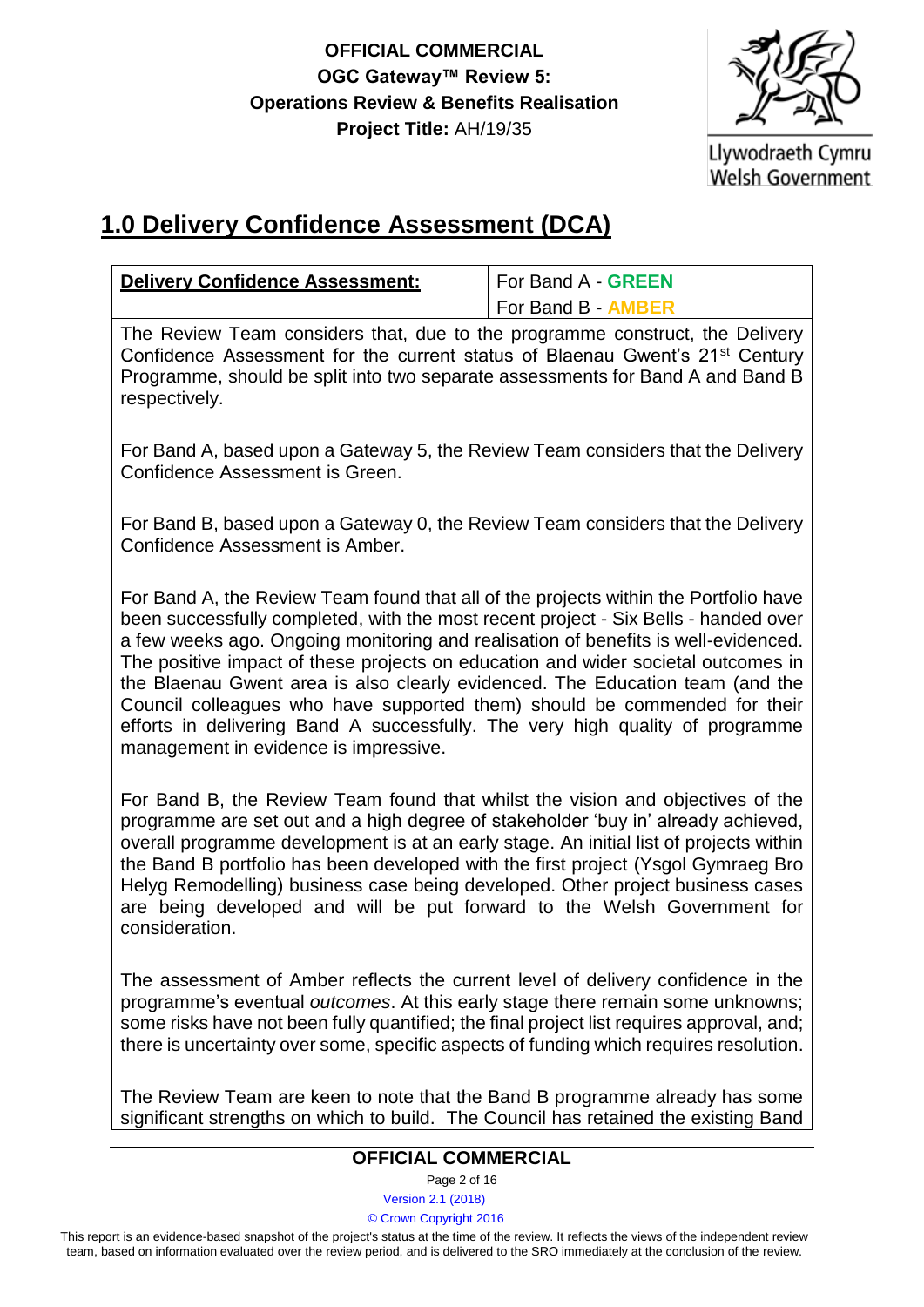

Llywodraeth Cymru **Welsh Government** 

A team, funding requirements have been evaluated carefully and work is under way to drive forward the Band B programme. Clear evidence was seen of the commitment of the council's senior executive and the Welsh Government to the Band B programme.

In addition to Band B, the programme team are also managing a number of other projects that are interlinked with Band B. Focus does need to be maintained on delivering Band B with the right number of resources to successfully secure the outcomes.

### **1.1 Delivery Confidence Assessment**

#### **The Delivery Confidence assessment RAG status should use the definitions below:**

| <b>RAG</b>  | <b>Criteria Description</b>                                                                                                                                                                                                              |
|-------------|------------------------------------------------------------------------------------------------------------------------------------------------------------------------------------------------------------------------------------------|
| Green       | Successful delivery of the project to time, cost and quality appears highly likely<br>and there are no major outstanding issues that at this stage appear to threaten<br>delivery.                                                       |
| Amber/Green | Successful delivery appears probable. However, constant attention will be needed<br>to ensure risks do not materialise into major issues threatening delivery.                                                                           |
| Amber       | Successful delivery appears feasible but significant issues already exist requiring<br>management attention. These appear resolvable at this stage and, if addressed<br>promptly, should not present a cost/schedule overrun.            |
| Amber/Red   | Successful delivery of the project is in doubt with major risks or issues apparent in<br>a number of key areas. Urgent action is needed to ensure these are addressed,<br>and establish whether resolution is feasible.                  |
| Red         | Successful delivery of the project appears to be unachievable. There are major<br>issues which, at this stage, do not appear to be manageable or resolvable. The<br>project may need re-baselining and/or overall viability re-assessed. |

#### **OFFICIAL COMMERCIAL**

Page 3 of 16

Version 2.1 (2018)

#### © Crown Copyright 2016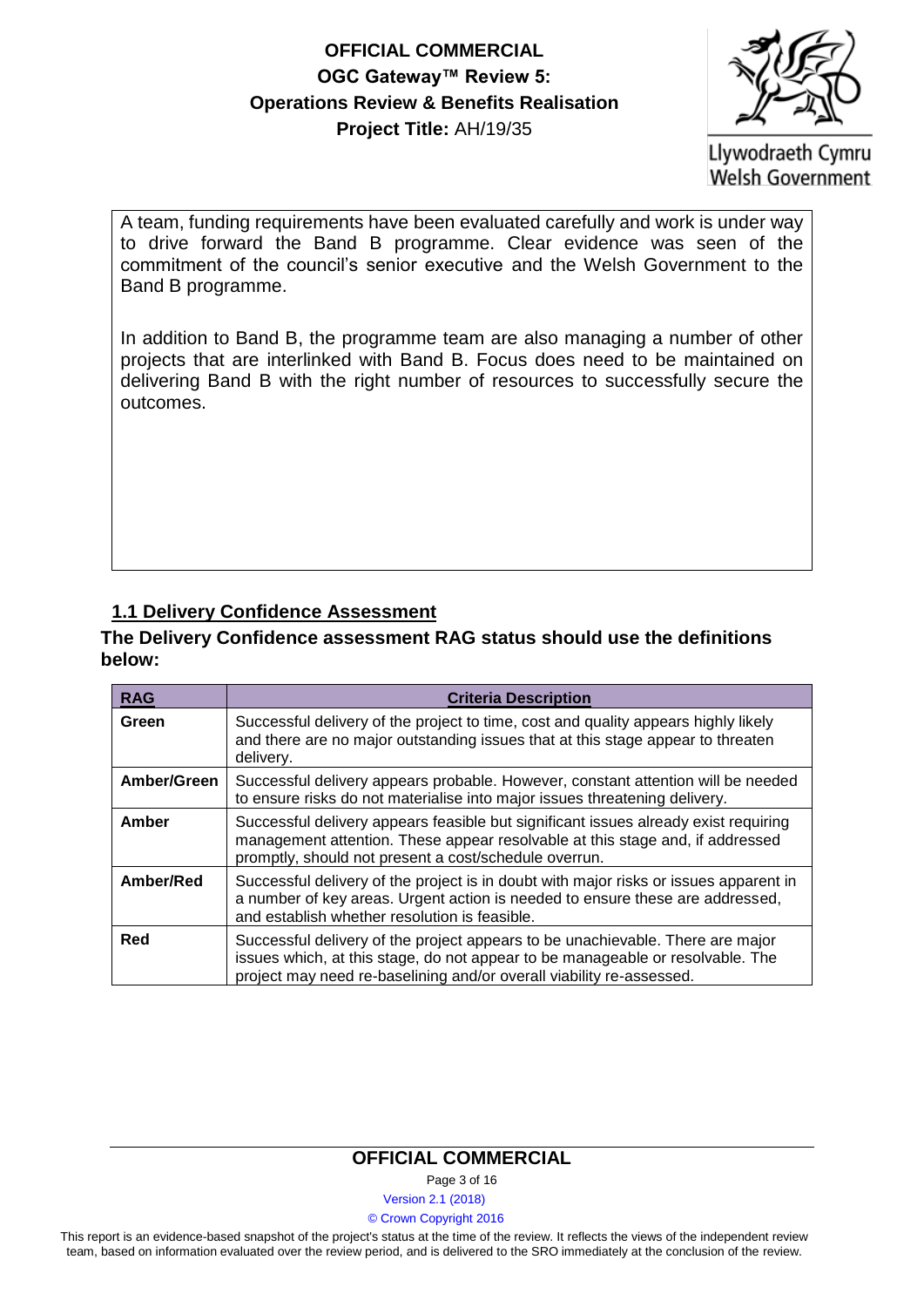

Llywodraeth Cymru **Welsh Government** 

# **2.0 Summary of Report Recommendations**

The Review Team makes the following recommendations, which are prioritised using the definitions below:

| Ref.<br>No. | <b>Recommendation</b>                                                                                                               | <b>Urgency</b><br>(C/ E/R) | <b>Target date</b><br>for<br>completion | <b>Classification</b>                                                      |
|-------------|-------------------------------------------------------------------------------------------------------------------------------------|----------------------------|-----------------------------------------|----------------------------------------------------------------------------|
| 1.          | The SRO should maintain<br>management and team continuity<br>from Band A into Band B.                                               | C- Critical                | $24th$ Dec<br>2019                      | 10. Resource & Skills<br>Management 10.2 Capacity<br>Planning & Management |
| 2.          | Ensure a strong communications<br>strategy to support delivery plans.                                                               | C- Critical                | 31 <sup>st</sup> Mar<br>2020            | 3. Programme and Project<br>Management 3.6<br>Communications               |
| 3.          | The SRO should continue to seek<br>clarity on the revenue implications of<br>a new Welsh Medium primary school<br>in Blaenau Gwent. | E- Essential               | 31 <sup>st</sup> Oct<br>2019            | 1. Governance 1.3<br>Approvals                                             |

**Critical (Do Now) –** To increase the likelihood of a successful outcome it is of the greatest importance that the programme should take action immediately.

**Essential (Do By)** – To increase the likelihood of a successful outcome the programme/ project should take action in the near future.

**Recommended** – The programme should benefit from the uptake of this recommendation.

#### **OFFICIAL COMMERCIAL**

Page 4 of 16

Version 2.1 (2018)

© Crown Copyright 2016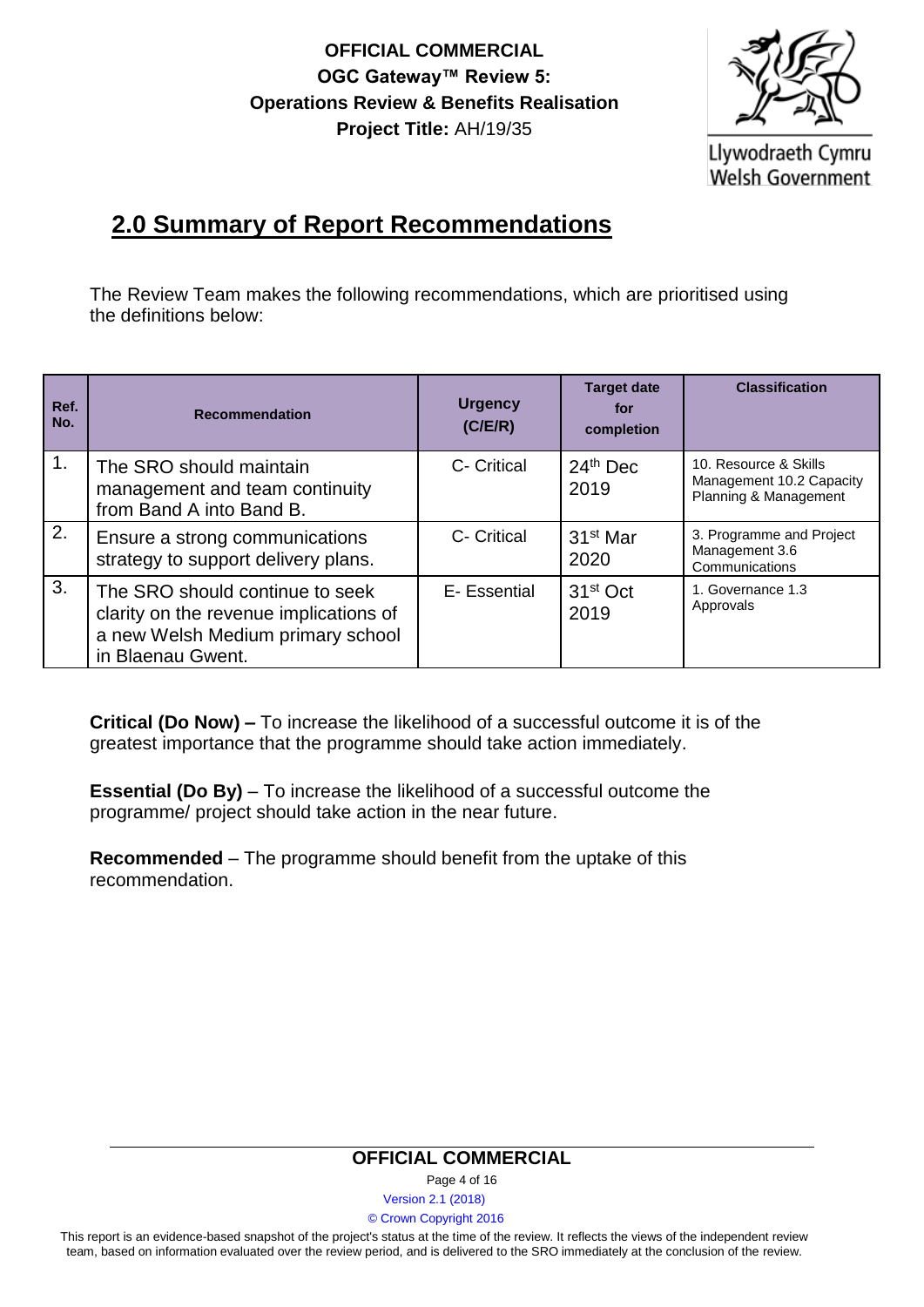

# **3.0 Comments from the SRO**

The SRO presented to the Review team in a pre-meeting and requested that the Gateway Review focused on the following:

- A 'Programme' focus;
- Assess Band A progress with a focus on closure; and,
- Assess preparedness for Band B.

The Blaenau Gwent team are pleased with the outcomes of the Gateway Review and accept the associated recommendations. The Review has been a totally valuable and worthwhile experience that will contribute to driving forward further improvement across the Council's 21st Century Schools Programme. The SRO would, therefore, like to take this opportunity to express our appreciation to the Gateway Review team for their professionalism and the balanced approach that was taken throughout the review.

Blaenau Gwent's Education Transformation team will use the report's recommendations to produce a detailed action plan to cover the initial stages of the Band B Programme.

#### **OFFICIAL COMMERCIAL**

Page 5 of 16

Version 2.1 (2018)

© Crown Copyright 2016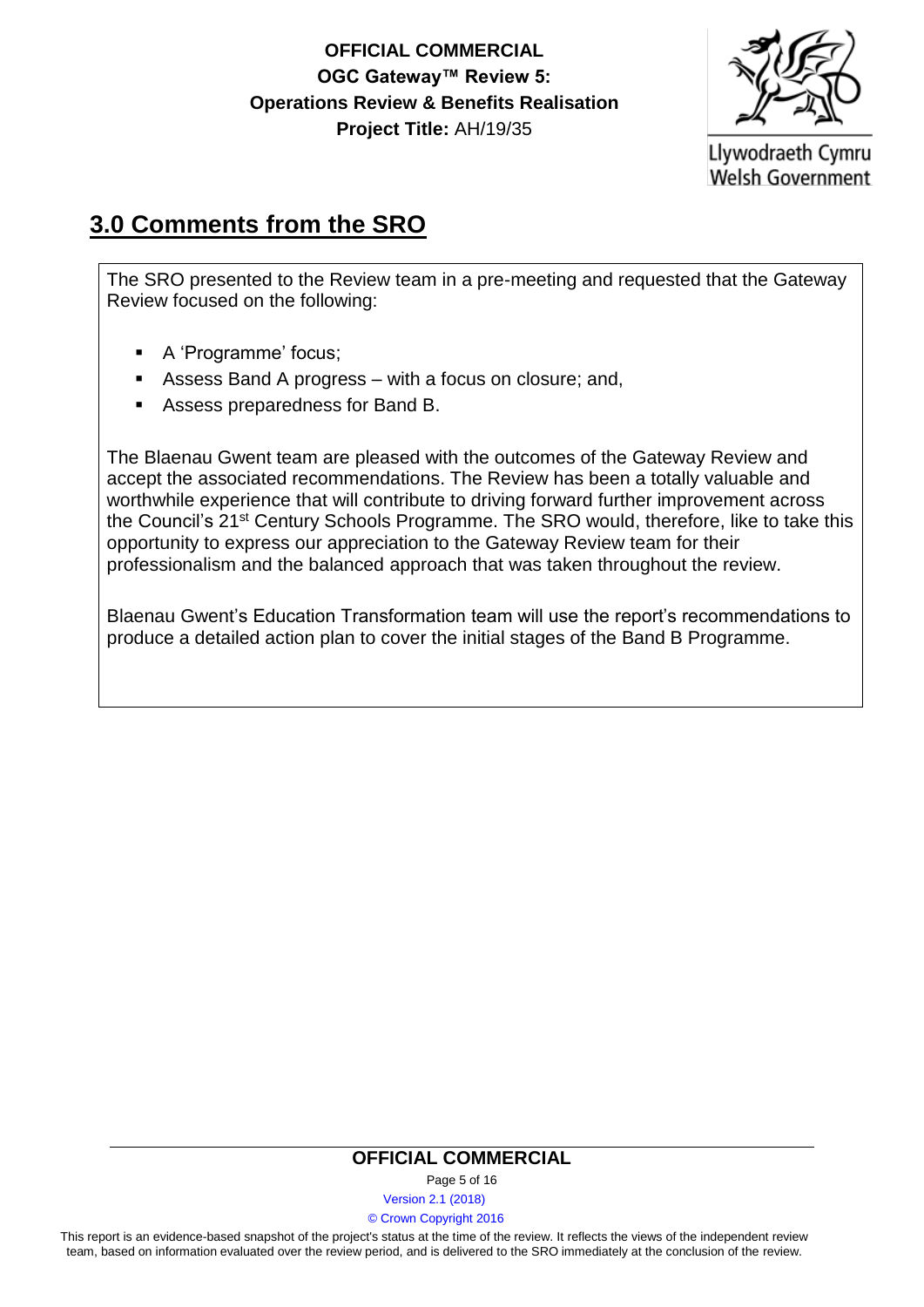

Llywodraeth Cymru **Welsh Government** 

# **4.0 Background**

#### **The aims of the Programme:**

Blaenau Gwent County Borough Council ("the Council") is committed to providing all children and young people with education and training, tailored to meet their needs, which will develop their potential, promote social inclusion and contribute to the economic regeneration of the area. Whilst progress has been made, there is a long way to go to improve outcomes for young people in relation to the 'All Wales' educational attainment and achievement levels. A fundamental review of the existing school estate is an essential component to transform education across the Authority. The vision is to improve pupil attainment and achievement levels through the transformation of schools and learning to meet modern 21st Century School standards.

### **The driving force for the Programme:**

Improving standards pupil outcomes and wellbeing in Education is a Council priority. On many measures, current performance is above expected levels against similar Local Authorities and, in fact, in some measures Blaenau Gwent is performing significantly above expectations. However, the Council's ambition is to exceed the all-Wales means in every measure going forward in line with National Reform, which includes the new measures currently going through a transition period.

#### **The procurement/delivery status:**

The Programme has multiple projects, delivered over successive tranches known as 'Bands'. 'Band A' both refurbished existing school sites and delivered entirely new learning environments, with complementary transformative changes to school governance and leadership. This is substantially complete, following the opening to pupils in September 2019 of the final project, the Six Bells school site, a key component of the wider Abertillery Learning Community.

'Band B' encompasses the remodelling of Ysgol Gymraeg Bro Helyg, Blaenau Gwent's sole existing Welsh Medium primary school; the remodelling of three existing secondary schools, and; the development of a new primary school, Glyncoed, in the Ebbw Vale locality. Band B is at an early stage. The Review Team found that activity was under way across multiple projects to, variously, secure Business Case sign-off, initiate Consultation exercises and conduct maintenance, condition and suitability assessments.

#### **OFFICIAL COMMERCIAL**

Page 6 of 16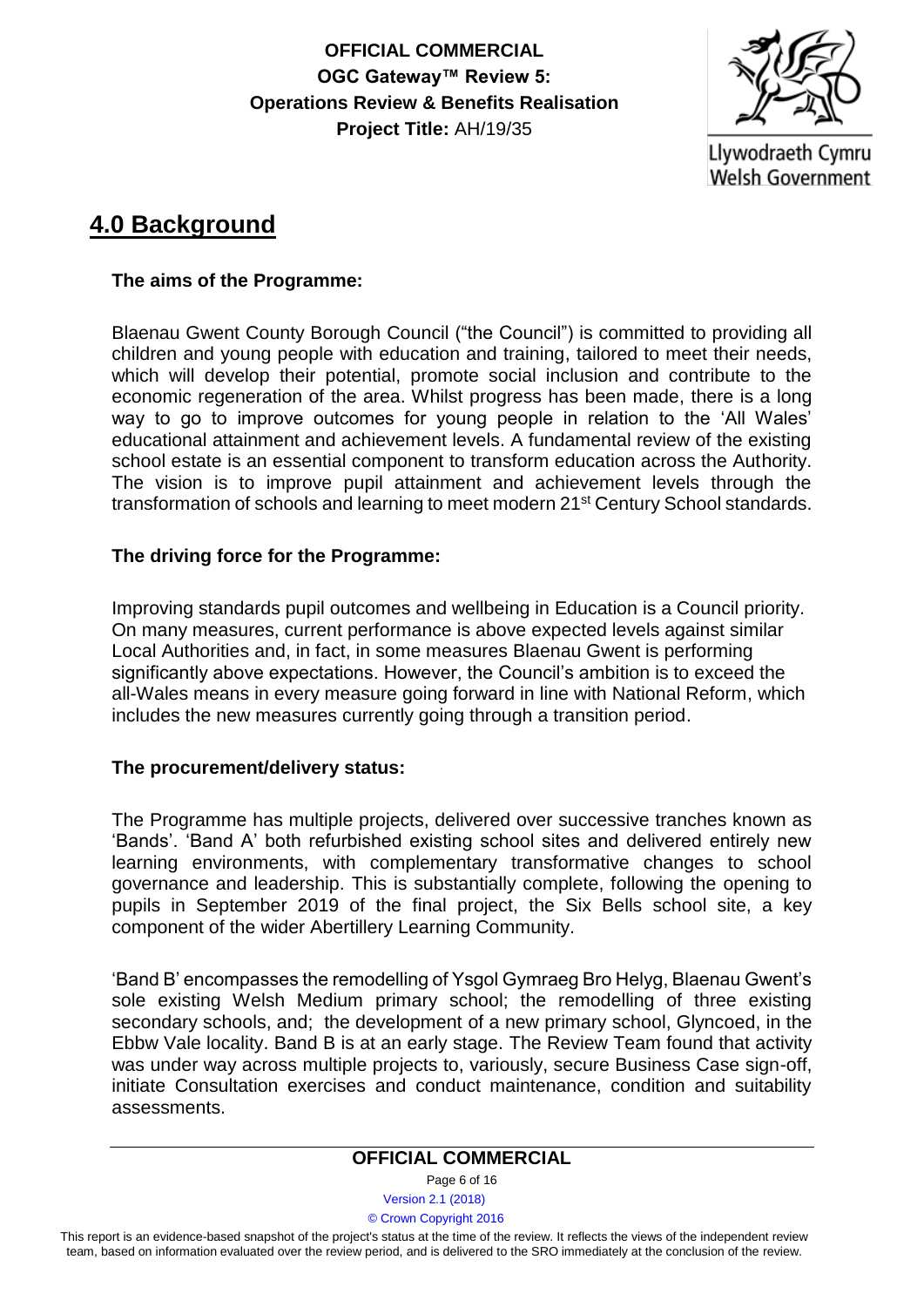

It should be noted that in addition to the projects formally in scope for Band A and Band B the Blaenau Gwent Education team seeks to deliver a number of further projects. Most of these are not in scope for this Review. However, a project to deliver a new Welsh Medium primary school in the Tredegar Valley, funded principally through a capital grant from the Welsh Government, is being managed as a *de facto* part of Band B and has therefore been considered by the Review team.

### **Current position regarding OGC Gateway™ Reviews:**

This is the fourth Gateway Review of the Programme. The previous review (Gateway 0) was undertaken in July 2017. All recommendations from this previous Review have been completed.

A summary of recommendations, progress and status from the previous assurance review can be found in **Annex C.**

## **5.0 Purposes and conduct of the OGC Gateway Review**

The primary purposes of an OGC Gateway Review 5: 'Operations Review & Benefits Realisation' are to assess whether the anticipated benefits are being delivered and confirm that the ongoing contractual arrangements meet the business need.

The primary purposes of a Gateway Review 0: 'Strategic Assessment' are to review the outcomes and objectives for the programme (and the way they fit together) and confirm that they make the necessary contribution to Ministers' or the departments' overall strategy.

Annex A gives the full purposes statement for an OGC Gateway Review 5 and an OGC Gateway Review 0.

Annex B lists the people who were interviewed during the review.

## **6.0 Acknowledgement**

The Review Team would like to thank Lynn Phillips, Senior Responsible Owner (SRO), the Programme Team and all stakeholders who attended interviews for their support and openness, which contributed to the Review Team's understanding of the Programme and the outcome of this Review. Particular thanks go to Sharon Northall for managing the logistics for the Review and coordinating the interview process, and

#### **OFFICIAL COMMERCIAL**

Page 7 of 16

Version 2.1 (2018)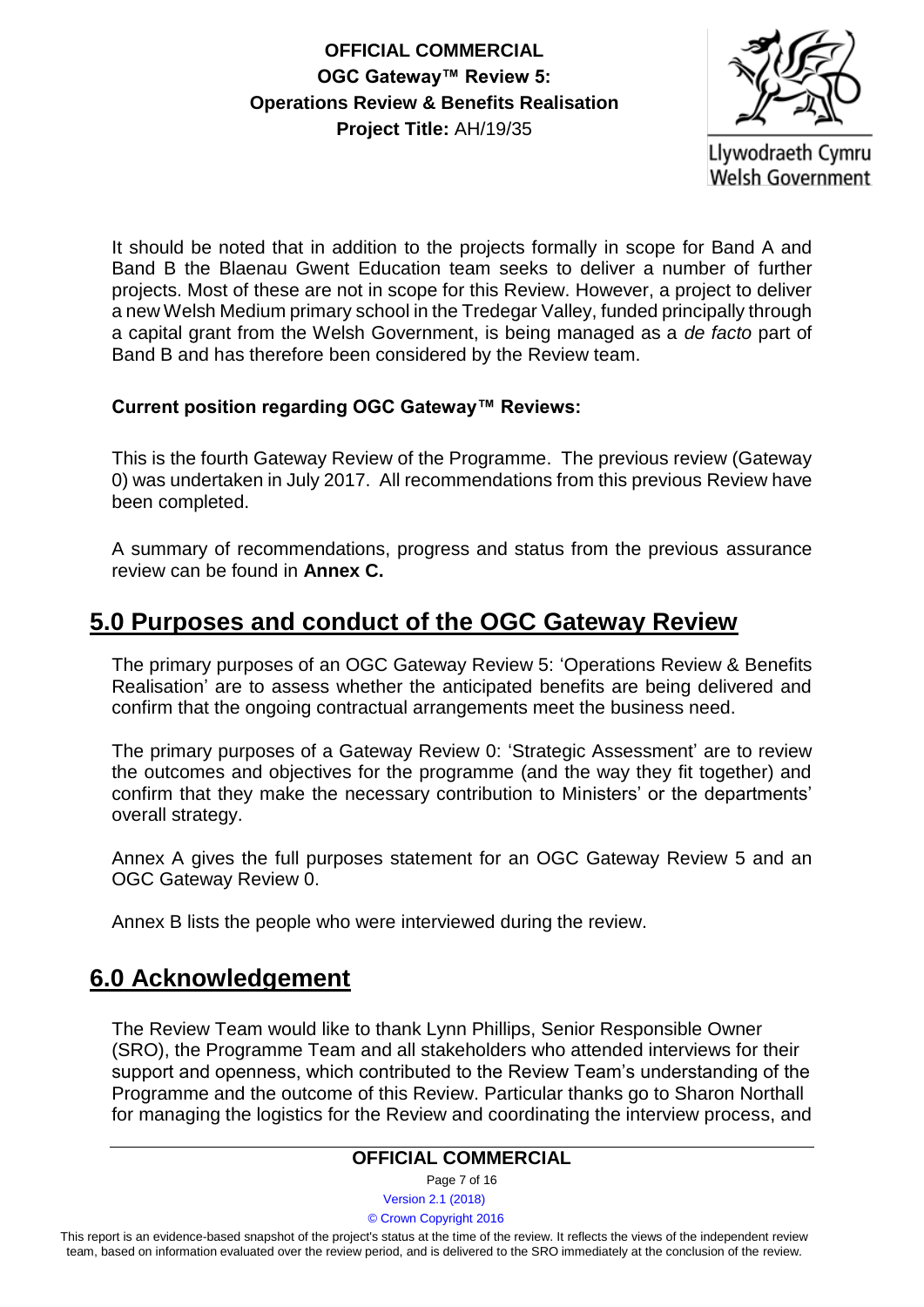

Llywodraeth Cymru **Welsh Government** 

to Stefan Roberts, specialist English-Welsh translator, who stepped in at short notice to support the Review Team in ensuring successful interviews for all stakeholders.

# **7.0 Scope of the Review**

Against the background set out above, the scope of the review is two-fold. For Band A, a Gateway 5 - review of operating phase - was undertaken. For Band B, a Gate 0 – ongoing strategic assessment - was undertaken.

# **8.0 Review Team findings and recommendations**

### **8.1: Gate 5: Review of operating phase**

The Review Team found that, following the recent opening of the Six Bells site, all Band A projects are now complete and operating as planned. Band A represents a major achievement in the delivery of sometimes complex infrastructure projects. The Review Team considers that this is the outcome of a successful partnership between the Council, the Schools, the Welsh Government and appointed contractors, in which all parties have invested early and consistently. The Review Team commends the programme team for their enthusiasm, commitment and professionalism in delivery a challenging Band A programme.

The strength of the partnerships between the Council and other stakeholders allowed the programme team to manage potentially disruptive issues effectively, minimising the impact on outcomes for pupils and families. This was particularly well-evidenced at the Six Bells site, where the Council, Welsh Government and Morgan Sindall worked together in a way characterised by professional diligence, open communication and financial flexibility to overcome the late discovery of a sewerage main across the planned school footprint (not shown on incorrect, dated Welsh Water plans). An additional £1.5M of required funding was secured through discussion between the Council and Welsh Government; the Morgan Sindall team delivered viable alternative designs rapidly, and – critically – strong communication with community representatives was maintained throughout. As a result, Six Bells opened to pupils, as planned, at the start of the Autumn term 2019.

While Band A has had a large infrastructure component, the Council is clear that building and refurbishment work are *enablers* to improved learning and wider

#### **OFFICIAL COMMERCIAL**

Page 8 of 16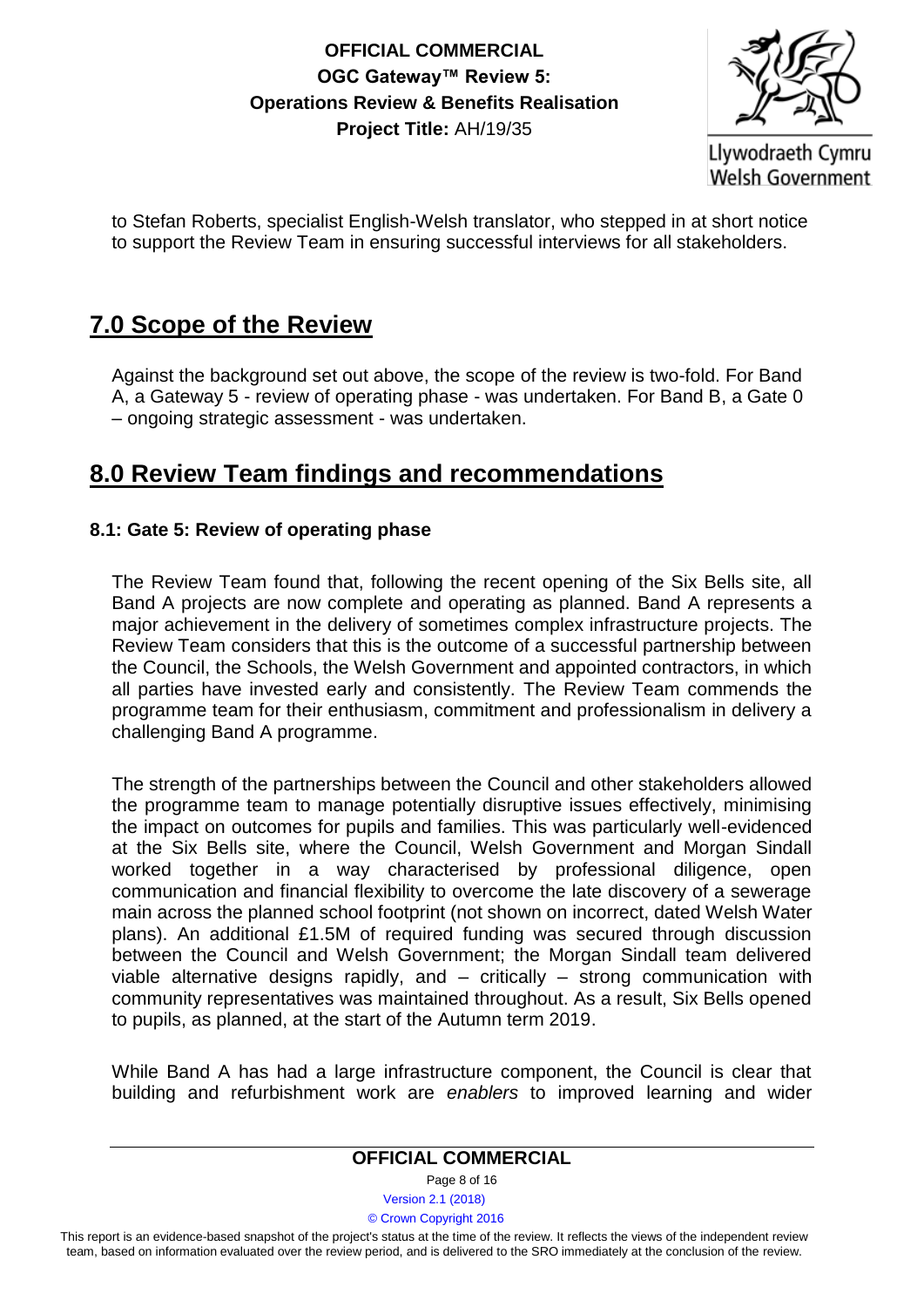

Llywodraeth Cymru **Welsh Government** 

outcomes for the young people of Blaenau Gwent, and the community of which they are part.

### **8.2: Gate 5: Business Case and benefits management**

Prior to delivery of each of the projects, a business case with clearly identified benefits was submitted for approval to the Council executive and Welsh Government. The result of this was appropriate funding being secured for projects to commence.

A clear approach to benefits realisation and management was articulated for each project, and managed coherently at a programme and corporate level. With delivery of all of the projects in the Band A portfolio now completed, the Review Team have found that benefits realisation, ensuring Value for Money and continued monitoring of benefits is at the core of the Council's and programme team's scrutiny, with regular meetings and reports conducted.

Closure reports for each of the projects have been produced, with the exception of Six Bells Primary, which has only recently been occupied. This report is the only one left to produce. Each closure report contains statements on benefits achieved and the programme team are collating ongoing benefits realised through delivery of the projects. The Review Team found that the delivery of community benefits has been at the heart of the programme and the subsequent projects delivered.

#### **8.3: Gate 5: Plans for ongoing improvements in value for money, performance and innovation**

The programme team is well-versed not just in monitoring benefits but in consistently reviewing activity and seeking opportunities for improvement. The Education team lead co-ordinates the South East Wales Education Group to share best practice and regularly works with Welsh Government to pilot new initiatives and attend all-Wales Education fora.

As a Council under austerity, the focus is very much on delivering Value for Money and using innovative measures in projects and making improvements to do so. It is clear to the Review Team that this approach underpins everything the Council undertakes and that this will continue into the Band B projects. Quite simply, if a project was forecast not to meet the strategic objectives, not to deliver value for money or not to secure expected benefits, this experienced programme team would not take it forward.

#### **OFFICIAL COMMERCIAL**

Page 9 of 16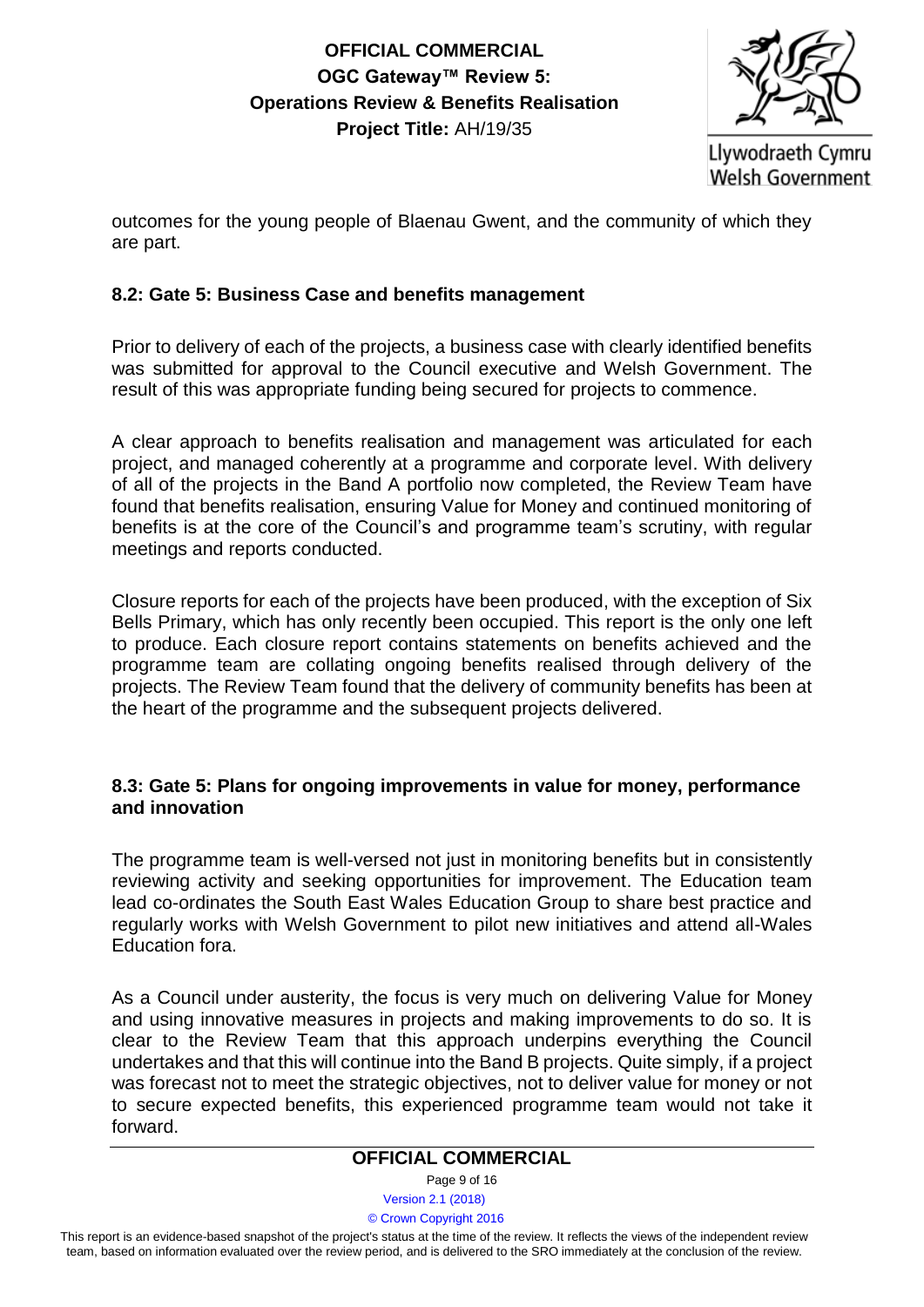

For each of the projects delivered in Band A, governance and monitoring is in place for continued improvements to be made. The Council has transitioned ownership of continuous improvement to local school leadership teams, who are proactive in generating ideas for future utilisation and improvement.

#### **8.4: Gate 0: Policy and business context**

The Vision for Education puts schools at the centre of the improvement plans, setting ambitious plans for an outward-looking, self-improving system, building a joint, shared vision, core values and principles. The successful delivery of Band A projects provides valuable lessons learnt to support Band B delivery.

The Education team demonstrate a strong commitment to the programme and clear understanding of the task ahead. They have developed consultation plans to focus on the delivery of the Welsh Medium provision, which whilst outside the formal scope of Band B is a key aspect of the Vision for Education. To support this, the team have already built strong links with the key stakeholder groups.

In terms of the proposed secondary school remodelling proposals, the team are liaising with Head Teachers, many of whom are new to their schools. Their focus is to understand the school vision and identify how best to allocate the resources available to provide solutions which will meet the school aspirations within available budgets.

The current programme team have been integral to the success of Band A. The Review Team note that the programme team is continuing into Band B and judge that this will help to set Band B for success.

The Review Team support the planned creation of a new post to supplement existing programme team resources, in recognition of the multiple, interlinking programmes and projects which are supporting the wider improvements in education delivery.

#### **Recommendation - The SRO should maintain management and team continuity from Band A into Band B.**

#### **8.5: Gate 0: Business Case and stakeholders**

#### **OFFICIAL COMMERCIAL**

Page 10 of 16

Version 2.1 (2018)

© Crown Copyright 2016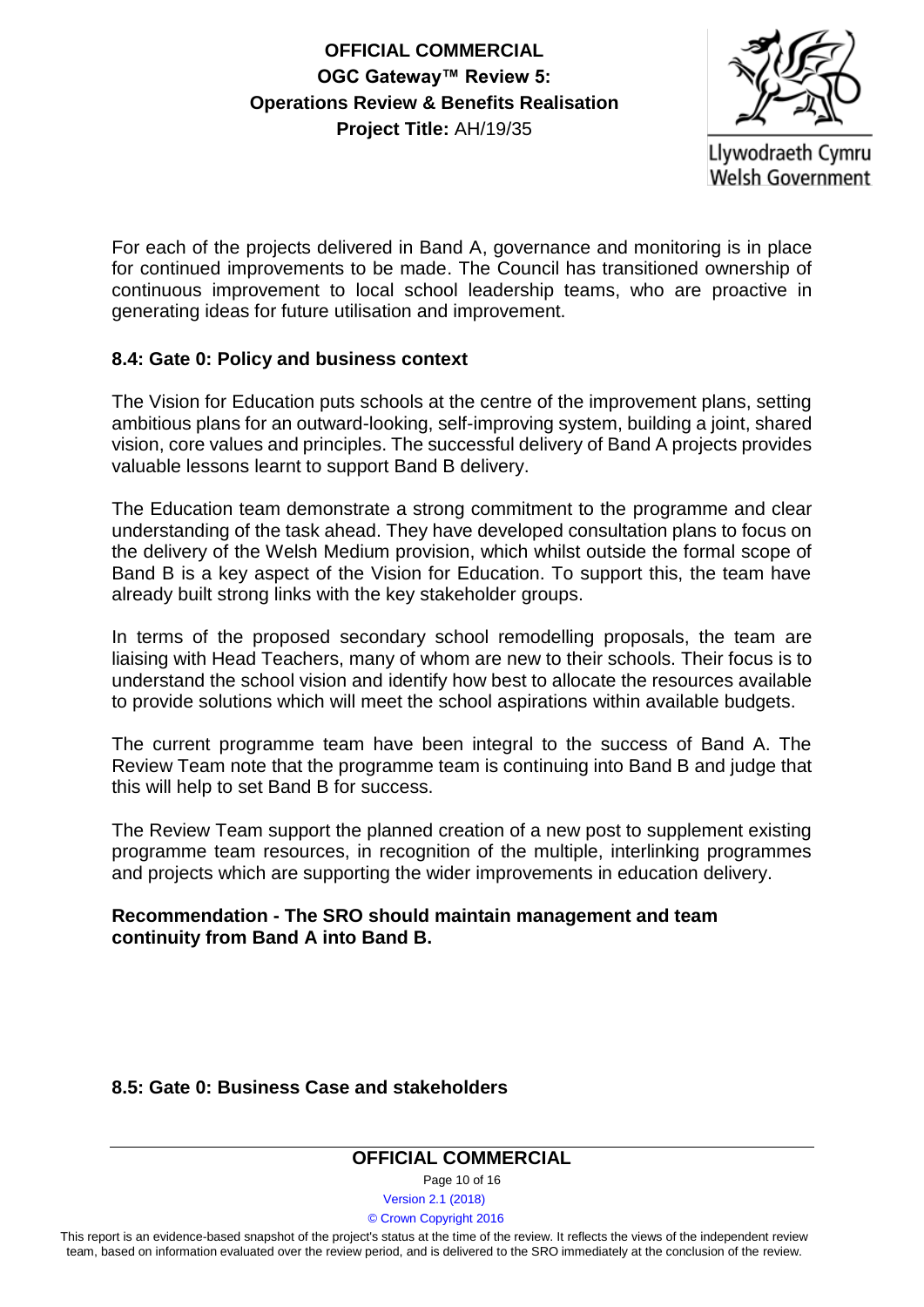

Llywodraeth Cymru **Welsh Government** 

The Council is at an early stage in the Band B programme, having identified a range of projects within the allocated budget forecast of £19.6m. These include a new build primary, Glyncoed, in the Ebbw Vale area and remodelling of Ysgol Gymraeg Bro Helyg and the three secondary schools. The provision of a Welsh Medium primary school, which as noted above is not within the Band B programme but clearly impacts Band B plans as it will be managed by the same team, will be delivered through a full capital cost grant of circa £6m from Welsh Government.

The Council has not yet developed any detailed business cases to identify the project specifics. The Education team have, however, identified the key stakeholders and are building relationships to ensure that the solutions will have the necessary support and deliver to the aspirations of the individual schools.

It is important to also recognise the importance of community engagement to build trust and overcome potential barriers. Communications plans must include both the schools and the wider communities they support in order to maximise the benefits of the proposed investments.

#### **Recommendation - Ensure a strong communications strategy to support delivery plans.**

#### **8.6: Gate 0: Readiness for the next phase**

The Council has a clear strategic vision for Band B, has identified several projects and has secured capital funding to support delivery of all projects formally in scope. The Council has an effective delivery team, who have demonstrated their capability to deliver through the Band A programme and to improve for the future using lessons learned from the Band A projects.

The Council has recently issued a statement about the revenue implications of the new Welsh Medium primary school provision and is working to clarify the situation with Welsh Government and other stakeholders. The Review Team note that such revenue challenges are not unique to Blaenau Gwent and have been experienced by other local authorities.

#### **Recommendation – The SRO should continue to seek clarity on the revenue implications of a new Welsh Medium primary school in Blaenau Gwent.**

# **9.0 Next Assurance Review**

#### **OFFICIAL COMMERCIAL**

Page 11 of 16

Version 2.1 (2018)

#### © Crown Copyright 2016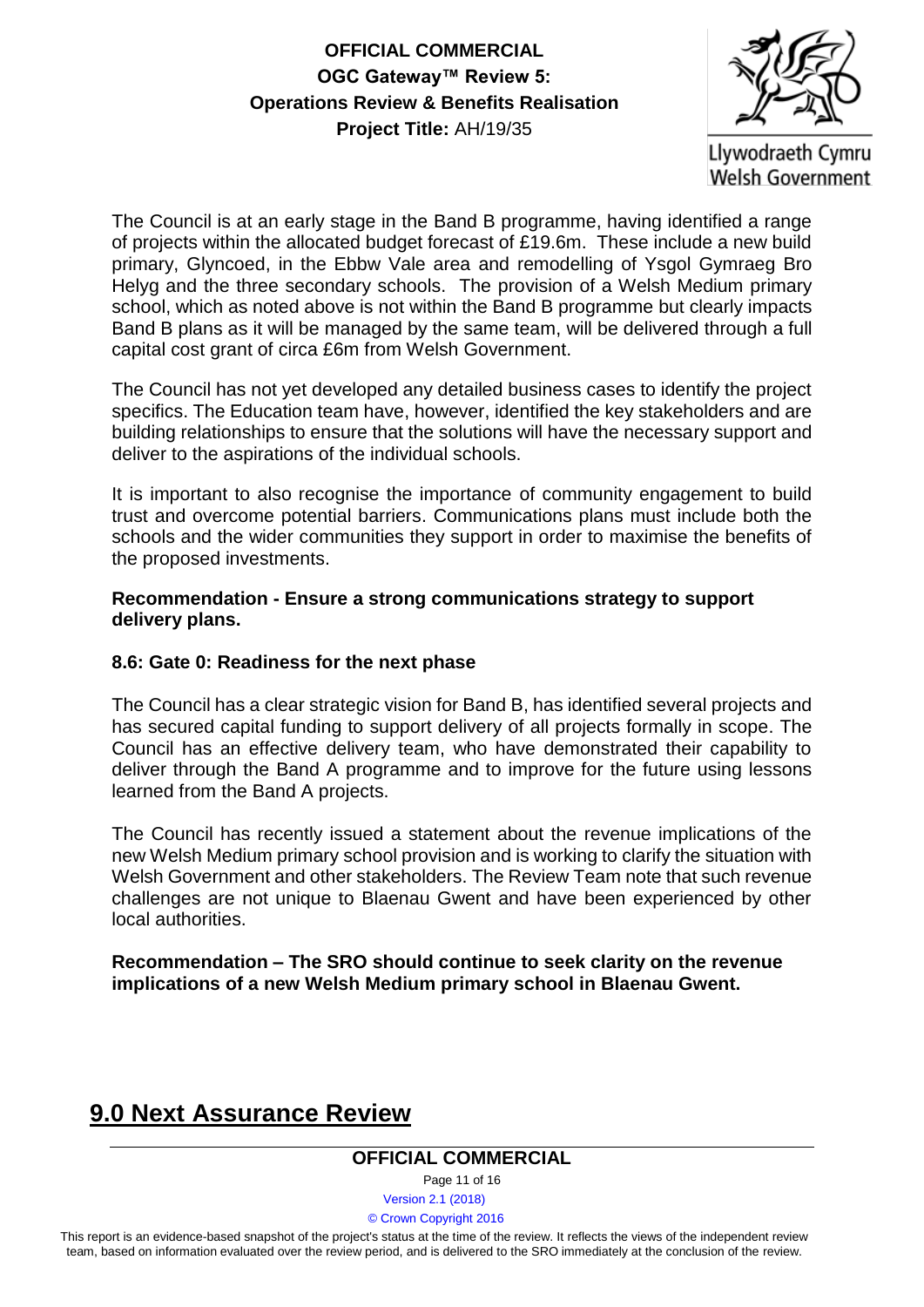

Llywodraeth Cymru **Welsh Government** 

It is recommended that a further Gate 0 on projects in scope for Band B (including any projects managed de facto as part of Band B) be scheduled in Spring term 2021, by which time near-term projects should be substantially advanced and uncertainty removed from longer-term projects.



#### **OFFICIAL COMMERCIAL**

Page 12 of 16

Version 2.1 (2018)

© Crown Copyright 2016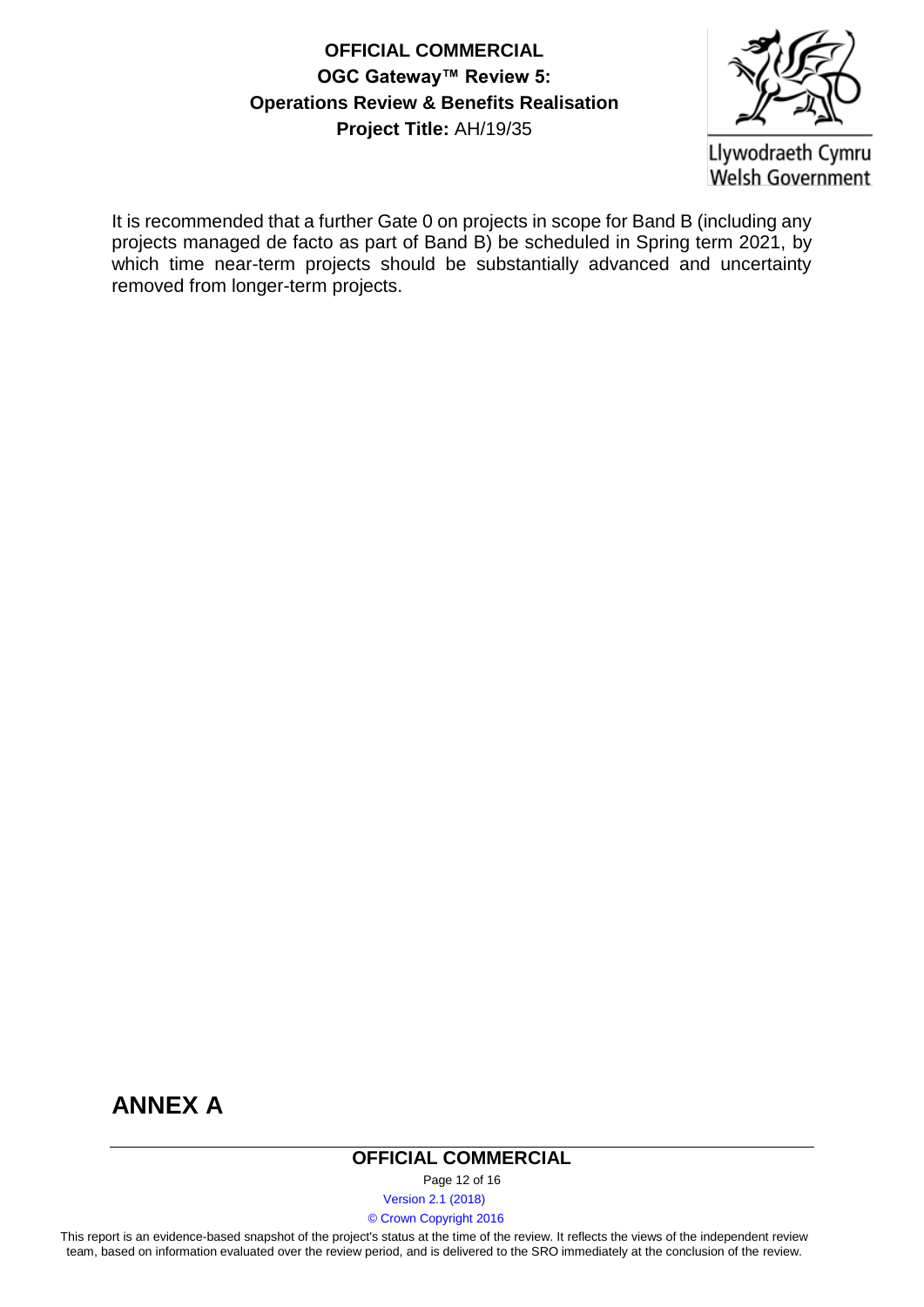

Llywodraeth Cymru **Welsh Government** 

#### **Purposes of OGC Gateway™ Review 5: Operations review & benefits realisation**

- Assess whether the Business Case justification for the project at OGC Gateway Review 3: Investment decision was realistic.
- Confirm that there is still a business need for the investment
- Assess whether the benefits anticipated at this stage are actually being delivered.
- Assess the effectiveness of the ongoing contract management processes.
- Confirm that the client side continues to have the necessary resources to manage the contract successfully.
- Confirm continuity of key personnel involved in contract management/'intelligent customer' roles.
- Where changes have been agreed, check that they do not compromise the original delivery strategy.
- Assess the ongoing requirement for the contract to meet business need. Ensure that if circumstances have changed, the service delivery and contract are adapting to the new situation. Changing circumstances could affect: partner management; relationship management; service management; change management; contract management; benefits management; performance management.
- Check that there is ongoing contract development to improve value for money.
- Confirm that there are plans to manage the contract to its conclusion.
- Where applicable, confirm the validity of exit strategy and arrangements for recompetition.

#### **Purposes of the OGC Gateway Review 0: Strategic assessment:**

# **OFFICIAL COMMERCIAL**

Page 13 of 16

Version 2.1 (2018)

© Crown Copyright 2016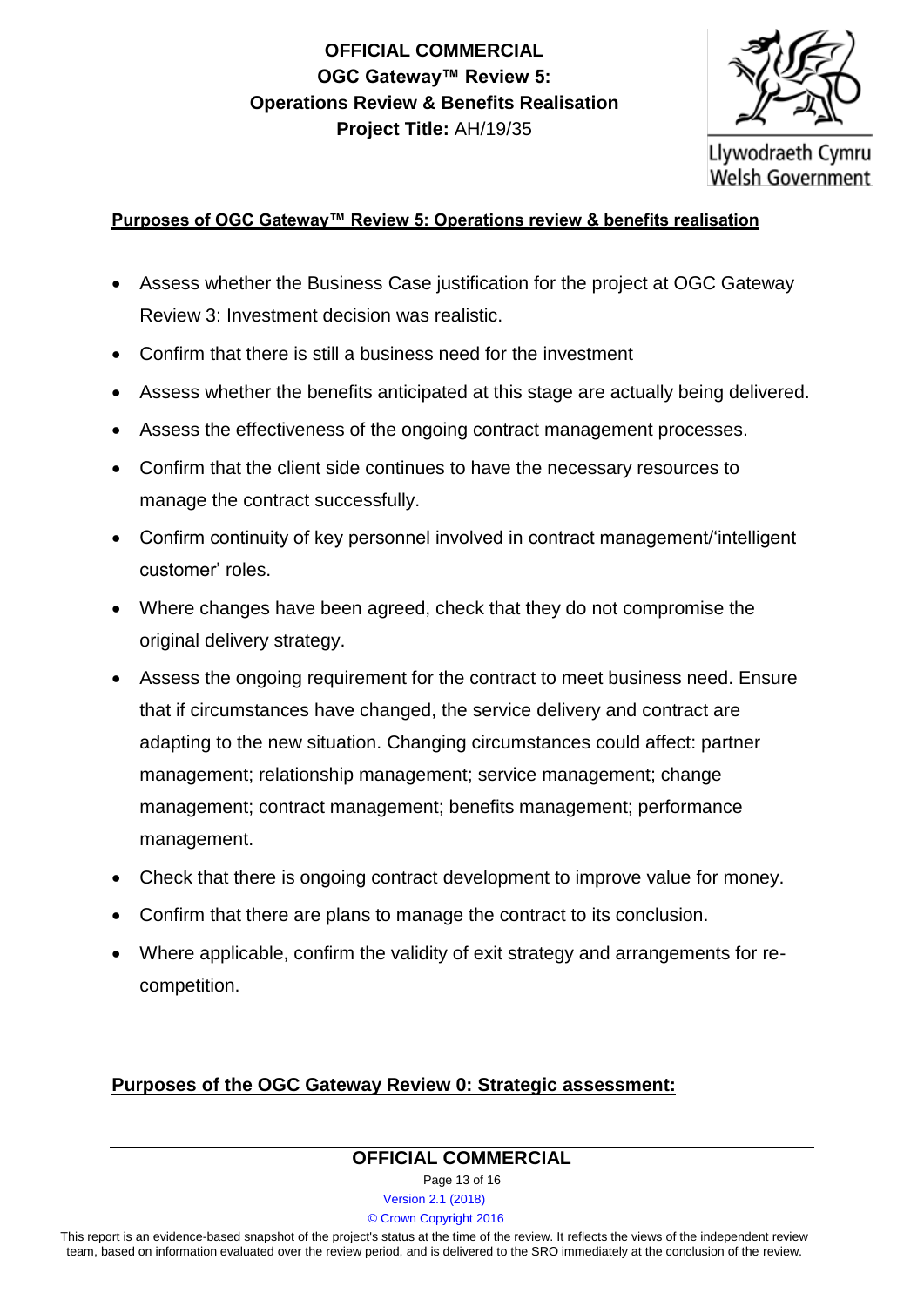Llywodraeth Cymru **Welsh Government** 

- Review the outcomes and objectives for the programme (and the way they fit together) and confirm that they make the necessary contribution to overall strategy of the organisation and its senior management.
- Ensure that the programme is supported by key stakeholders.
- Confirm that the programme's potential to succeed has been considered in the wider context of Government policy and procurement objectives, the organisation's delivery plans and change programmes, and any interdependencies with other programmes or projects in the organisation's portfolio and, where relevant, those of other organisations.
- Review the arrangements for leading, managing and monitoring the programme as a whole and the links to individual parts of it (e.g. to any existing projects in the programme's portfolio).
- Review the arrangements for identifying and managing the main programme risks (and the individual project risks), including external risks such as changing business priorities.
- Check that provision for financial and other resources has been made for the programme (initially identified at programme initiation and committed later) and that plans for the work to be done through to the next stage are realistic, properly resourced with sufficient people of appropriate experience, and authorised.
- After the initial Review, check progress against plans and the expected achievement of outcomes.
- Check that there is engagement with the market as appropriate on the feasibility of achieving the required outcome.
- Where relevant, check that the programme takes account of joining up with other programmes, internal and external.
- Evaluation of actions to implement recommendations made in any earlier assessment of deliverability.

### **OFFICIAL COMMERCIAL**

Page 14 of 16

Version 2.1 (2018)

#### © Crown Copyright 2016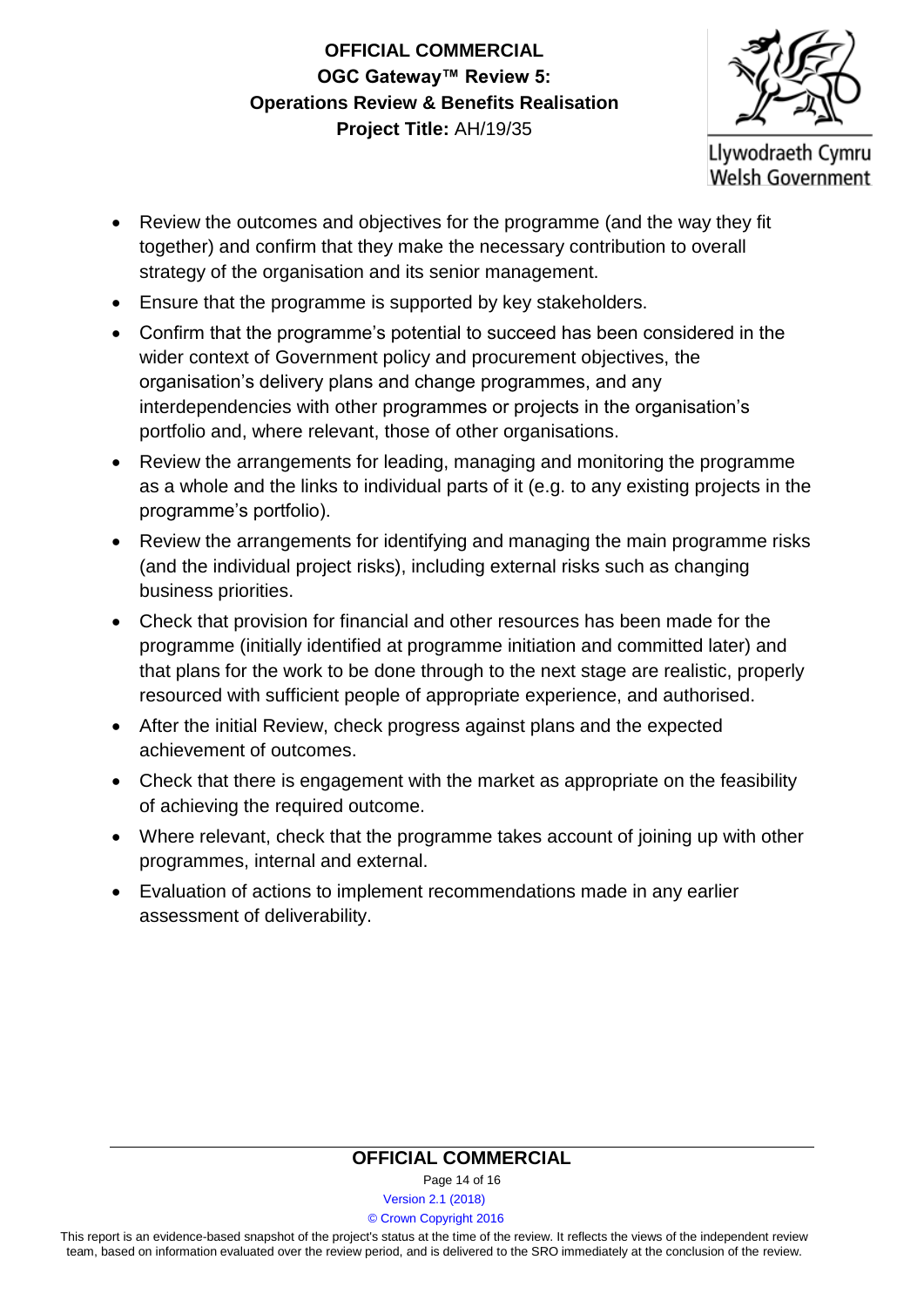

Llywodraeth Cymru Welsh Government

## **ANNEX B**

#### **List of Interviewees**

The following stakeholders were interviewed during the review:

#### **Interviewees:**

| <b>Name</b>                      | <b>Organisation and role</b>                                                       |
|----------------------------------|------------------------------------------------------------------------------------|
| Lynn Phillips                    | <b>Head of Education Transformation and</b><br>Performance / SRO                   |
| Lynette Jones                    | Corporate Director for Education                                                   |
| <b>Claire Gardner</b>            | <b>Education Transformation Manager /</b><br>Programme Manager                     |
| <b>Joanne Watts</b>              | <b>Principal Capital Accountant</b>                                                |
| <b>Martin Woodland</b>           | <b>BGCBC Solicitor Commercial Services</b><br>Programme Board Number               |
| Ann Toghill                      | Head teacher, Ysgol Gymraeg Bro Helyg                                              |
| <b>Cath Barnard</b>              | <b>Shared Resource Services Education</b><br>Service Manager                       |
| Michael Pyatt                    | Morgan Sindall - Project manager Six Bells                                         |
| <b>Sharon Northall</b>           | 21 <sup>st</sup> Century Schools Officer / Business<br><b>Change Manager</b>       |
| <b>Mike Price</b>                | <b>Property Services Manager</b>                                                   |
| <b>Councillor Joanne Collins</b> | <b>Executive Member for Education</b>                                              |
| Dave Robinson                    | Architectural Projects Manager                                                     |
| <b>Marie Lewis</b>               | ALC Former Head of Campus Queen<br>Street and Bryngwyn Road                        |
| Louisa Tudge                     | ALC Former Head of Campus Queen<br>Street and Bryngwyn Road                        |
| Kathryn Massey                   | Head of Capital Funding, Education and<br><b>Public Services, Welsh Government</b> |

#### **OFFICIAL COMMERCIAL**

Page 15 of 16

Version 2.1 (2018)

© Crown Copyright 2016